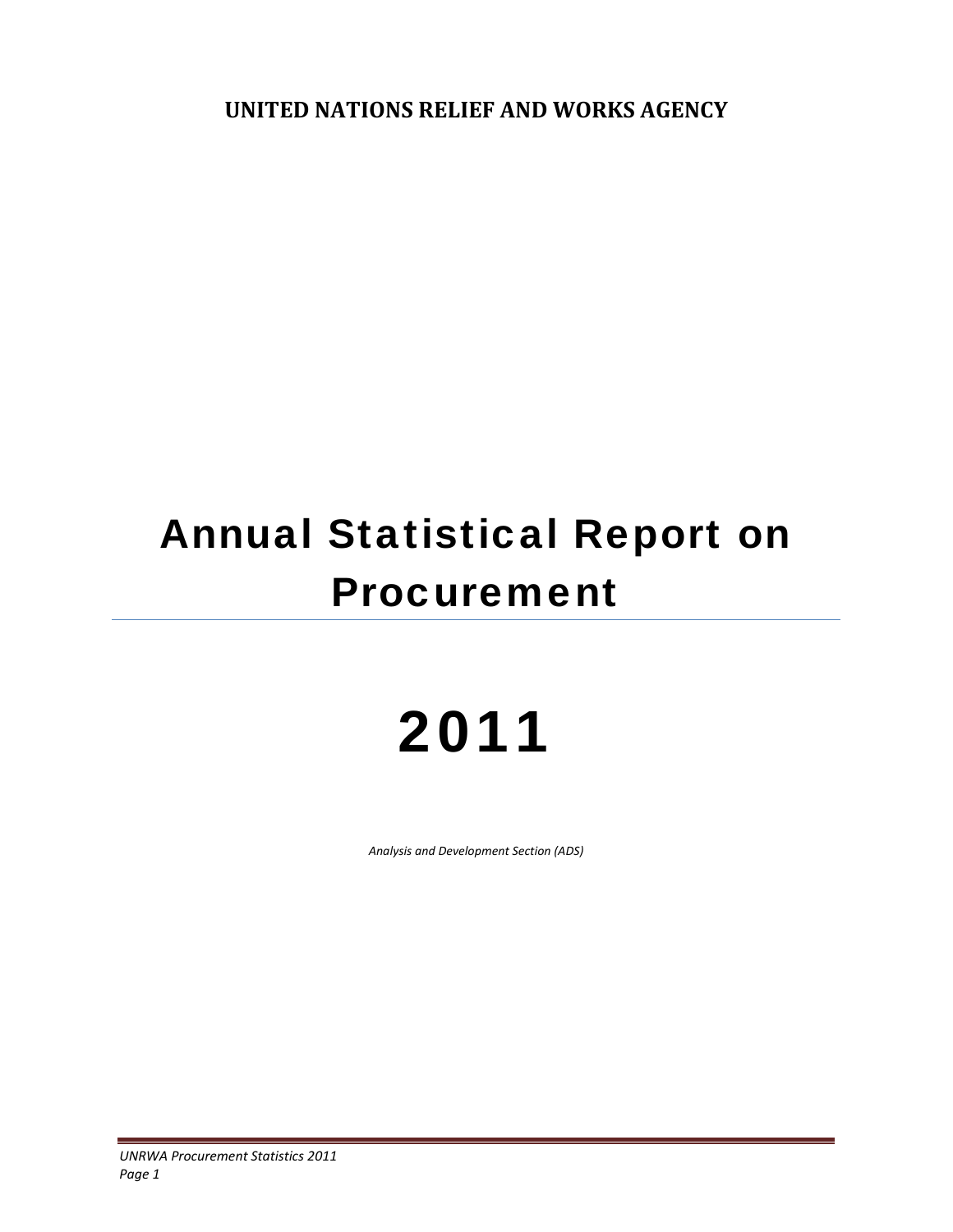# **UNRWA Procurement Statistics 2011**

| ID             | <b>Location</b> | <b>Category</b>        | Value (US \$) | % from same<br>category                 | <b>Proportion</b> | <b>Count of</b><br><b>Contracts</b> | <b>Proportion</b> |
|----------------|-----------------|------------------------|---------------|-----------------------------------------|-------------------|-------------------------------------|-------------------|
| 0              | <b>HQA</b>      | Construction           | 15,160        | 0.01%                                   | 0.01%             | 10                                  | 0.10%             |
| $\mathbf{0}$   | <b>HQA</b>      | <b>Purchase Orders</b> | 85,495,289    | 60.56%                                  | 30.32%            | 580                                 | 5.82%             |
| $\Omega$       | <b>HQA</b>      | <b>Services</b>        | 4,727,265     | 12.46%                                  | 1.68%             | 393                                 | 3.95%             |
| $\overline{2}$ | <b>FOG</b>      | Construction           | 73,849,630    | 71.80%                                  | 26.19%            | 115                                 | 1.15%             |
| $\overline{2}$ | <b>FOG</b>      | <b>Purchase Orders</b> | 29,713,447    | 21.05%                                  | 10.54%            | 1803                                | 18.11%            |
| $\overline{2}$ | FOG             | Services               | 8,550,670     | 22.54%                                  | 3.03%             | 309                                 | 3.10%             |
| 3              | <b>FOL</b>      | Construction           | 16,473,089    | 16.02%                                  | 5.84%             | 99                                  | 0.99%             |
| 3              | <b>FOL</b>      | <b>Purchase Orders</b> | 6,600,085     | 4.67%                                   | 2.34%             | 782                                 | 7.85%             |
| 3              | <b>FOL</b>      | <b>Services</b>        | 7,791,761     | 20.54%                                  | 2.76%             | 532                                 | 5.34%             |
| 4              | <b>FOS</b>      | Construction           | 3,002,629     | 2.92%                                   | 1.06%             | 48                                  | 0.48%             |
| 4              | <b>FOS</b>      | Purchase Orders        | 4,536,004     | 3.21%                                   | 1.61%             | 660                                 | 6.63%             |
| 4              | <b>FOS</b>      | Services               | 3,722,052     | 9.81%                                   | 1.32%             | 348                                 | 3.49%             |
| 5              | <b>FOJ</b>      | Construction           | 2,449,471     | 2.38%                                   | 0.87%             | 106                                 | 1.06%             |
| 5              | <b>FOJ</b>      | <b>Purchase Orders</b> | 2,792,370     | 1.98%                                   | 0.99%             | 638                                 | 6.41%             |
| 5              | <b>FOJ</b>      | <b>Services</b>        | 6,380,926     | 16.82%                                  | 2.26%             | 194                                 | 1.95%             |
| 6              | <b>FOW</b>      | Construction           | 7,059,513     | 6.86%                                   | 2.50%             | 86                                  | 0.86%             |
| 6              | <b>FOW</b>      | <b>Purchase Orders</b> | 12,048,267    | 8.53%                                   | 4.27%             | 2644                                | 26.55%            |
| 6              | <b>FOW</b>      | Services               | 6,180,325     | 16.29%                                  | 2.19%             | 507                                 | 5.09%             |
| $\overline{7}$ | <b>HQG</b>      | <b>Services</b>        | 586,842       | 1.55%                                   | 0.21%             | 104                                 | 1.04%             |
|                |                 | Total Value (\$)       |               | 281,974,796 Total Count of Transactions |                   | 9958                                |                   |

# **1. Breakdown of Procurement per Contracts Type and Issuing Locations**

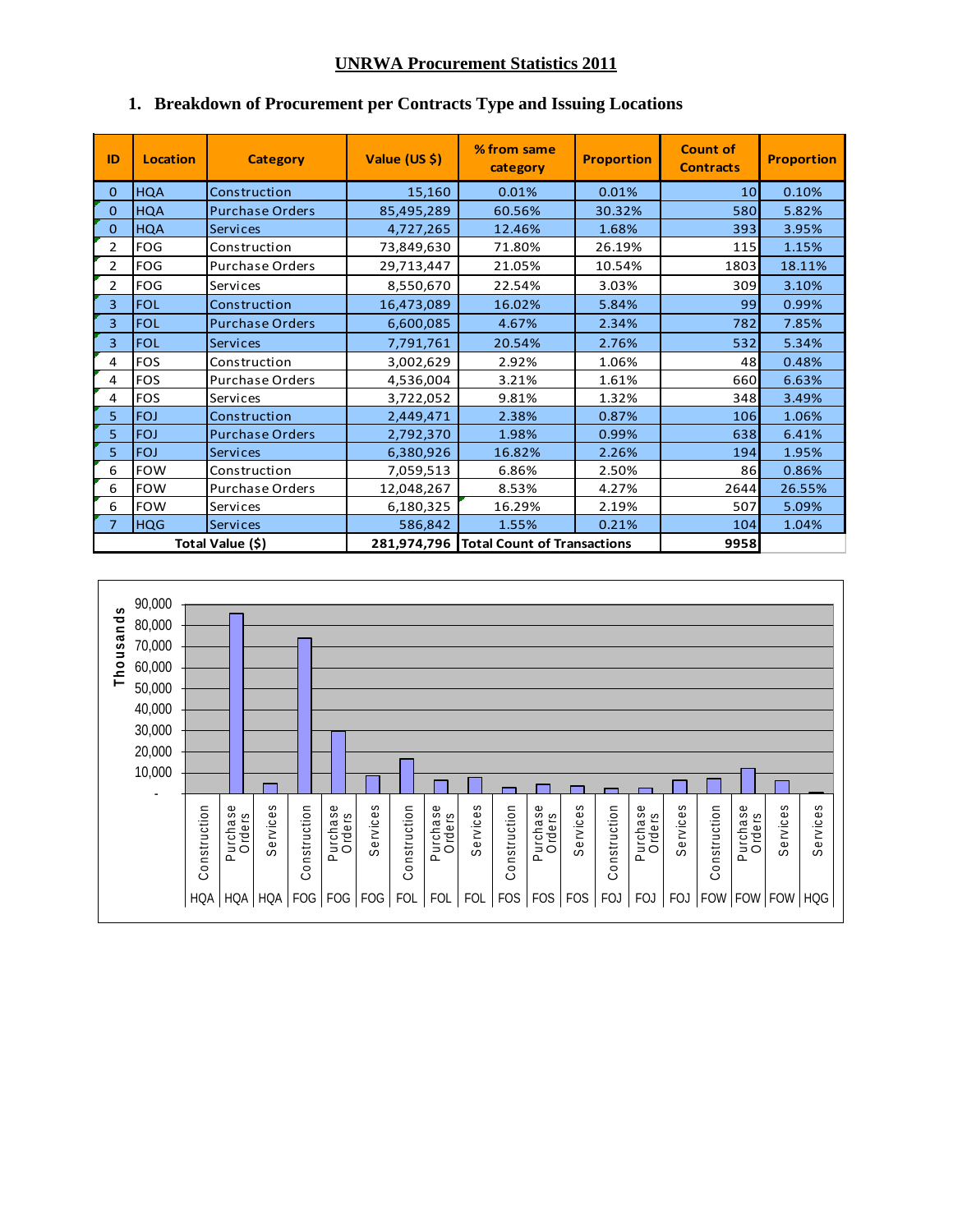# **2. Summary of Procurement Value per Issuing Location**

|            | <b>Amount US \$</b> | Proportion       |
|------------|---------------------|------------------|
| <b>HQA</b> | 90,237,715          | 32%              |
| <b>FOG</b> | 112,113,747         | 40%              |
| <b>FOL</b> | 30,864,935          | 11%              |
| <b>FOS</b> | 11,260,685          | 4%               |
| <b>FOJ</b> | 11,622,767          | 4%               |
| <b>FOW</b> | 25,288,106          | 9%               |
| <b>HQG</b> | 586,842             | 0%               |
|            | 281,974,796         | <b>US Dollar</b> |



**3. Comparison between 2010 and 2011 Total Procurement Volume per Contracts Type** 

| <b>Total</b> |     |                                                        |                                    |
|--------------|-----|--------------------------------------------------------|------------------------------------|
|              | 63% | 5736                                                   | 72%                                |
|              | 20% | 217                                                    | 3%                                 |
|              | 17% | 2019                                                   | 25%                                |
|              |     | 7972                                                   |                                    |
|              |     | 144,415,376<br>46,221,629<br>38,316,129<br>228,953,134 | <b>Proportion</b> Count Proportion |

**2010** 



# **2011**

|                        | <b>Total</b> | <b>Proportion</b> Count <b>Proportion</b> |      |     |
|------------------------|--------------|-------------------------------------------|------|-----|
| <b>Purchase Orders</b> | 141,185,462  | 51%                                       | 7107 | 71% |
| <b>Construction</b>    | 102,849,493  | 36%                                       | 464  | 5%  |
| <b>Services</b>        | 37,939,842   | 13%                                       | 2387 | 24% |
|                        | 281,974,796  |                                           | 9958 |     |

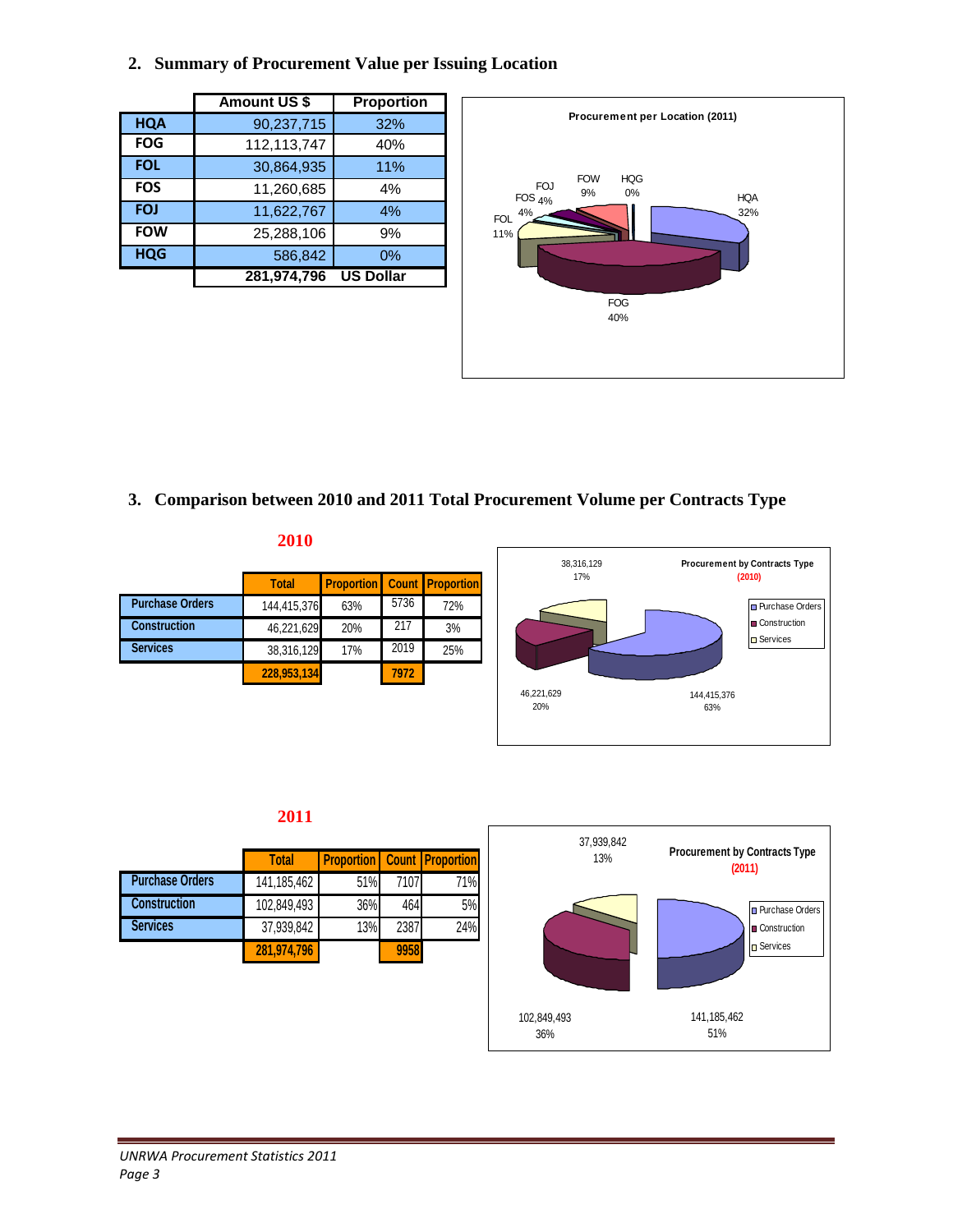|                  |                |            |            | <b>Delivery Location</b> |            |            |               |
|------------------|----------------|------------|------------|--------------------------|------------|------------|---------------|
|                  |                | <b>FOG</b> | <b>FOL</b> | <b>FOS</b>               | <b>FOJ</b> | <b>FOW</b> | <b>Totals</b> |
|                  | <b>FOG</b>     | 1803       |            |                          |            |            | 1803          |
|                  | <b>FOJ</b>     |            |            | 3                        | 623        |            | 638           |
|                  | <b>FOL</b>     |            | 780        |                          |            |            | 782           |
|                  | <b>FOS</b>     |            | 18         | 642                      |            |            | 660           |
| PO Issuing Field | <b>FOW</b>     | 20         |            |                          |            | 2619       | 2644          |
|                  | <b>HQA</b>     | 188        | 68         | 73                       | 155        | 96         | 580           |
|                  | <b>c</b> otals | 2,018      | 870        | 719                      | 784        | 2,716      | 7,107         |

# **4. Purchase Order Count by Destination**



|  |  |  | 5. Purchase Order Dollar Values by Destination |
|--|--|--|------------------------------------------------|
|  |  |  |                                                |

|                  |                  | <b>FOG</b>   | <b>FOL</b> | <b>FOS</b> | <b>FOJ</b> | <b>FOW</b> | <b>Totals \$</b> |
|------------------|------------------|--------------|------------|------------|------------|------------|------------------|
|                  | <b>FOG</b>       | 29,713,447   |            |            |            |            | 29,713,447       |
|                  | <b>FOJ</b>       | 13,472       | 42,386     | 4,390      | 2,725,766  | 6,356      | 2,792,370        |
| Polissiing iteld | <b>FOL</b>       | $\mathbf{0}$ | 6,585,238  |            | 14,847     |            | 6,600,085        |
|                  | <b>FOS</b>       | 0            | 266,549    | 4,269,455  |            |            | 4,536,004        |
|                  | <b>FOW</b>       | 64,647       |            | 3,916      | 14,713     | 11,964,991 | 12,048,267       |
|                  | <b>HQA</b>       | 62,377,050   | 3,023,045  | 3,103,030  | 10,229,832 | 6,762,332  | 85,495,289       |
|                  | <b>Totals \$</b> | 92,168,616   | 9,917,218  | 7,380,791  | 12,985,158 | 18,733,679 | 141,185,462      |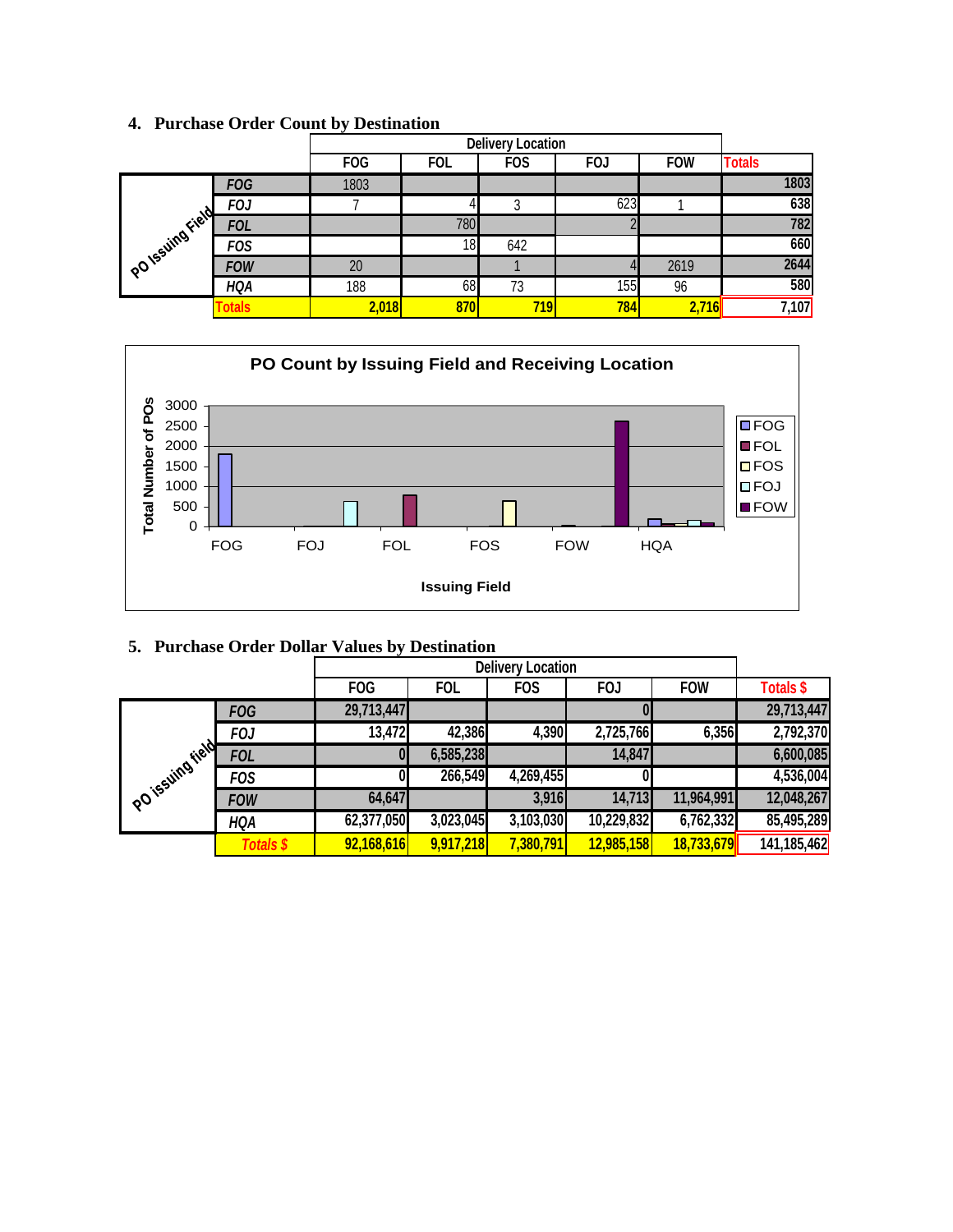



# **6. Procurement Top 10 Countries of Vendors**

| country                | <b>Amount in \$</b> | <b>No. of Contracts</b> |
|------------------------|---------------------|-------------------------|
| OPT*                   | 153,717,636.49      | 5064                    |
| Lebanon                | 31,857,832          | 1,393                   |
| <b>TURKEY</b>          | 19,815,668          | 76                      |
| <b>NETHERLANDS</b>     | 18,966,812          | 48                      |
| <b>JORDAN</b>          | 15,496,375          | 1,410                   |
| <b>SYRIA</b>           | 11,099,636          | 1,022                   |
| <b>UAE</b>             | 8,393,305           | 48                      |
| <b>ISRAEL</b>          | 5,520,180           | 572                     |
| Belgium                | 5,216,785           | 11                      |
| <b>CYPRUS</b>          | 2,649,683           | 33                      |
| <b>Other Countries</b> | 9,240,884           | 281                     |
|                        | 281,974,796         | 9,958                   |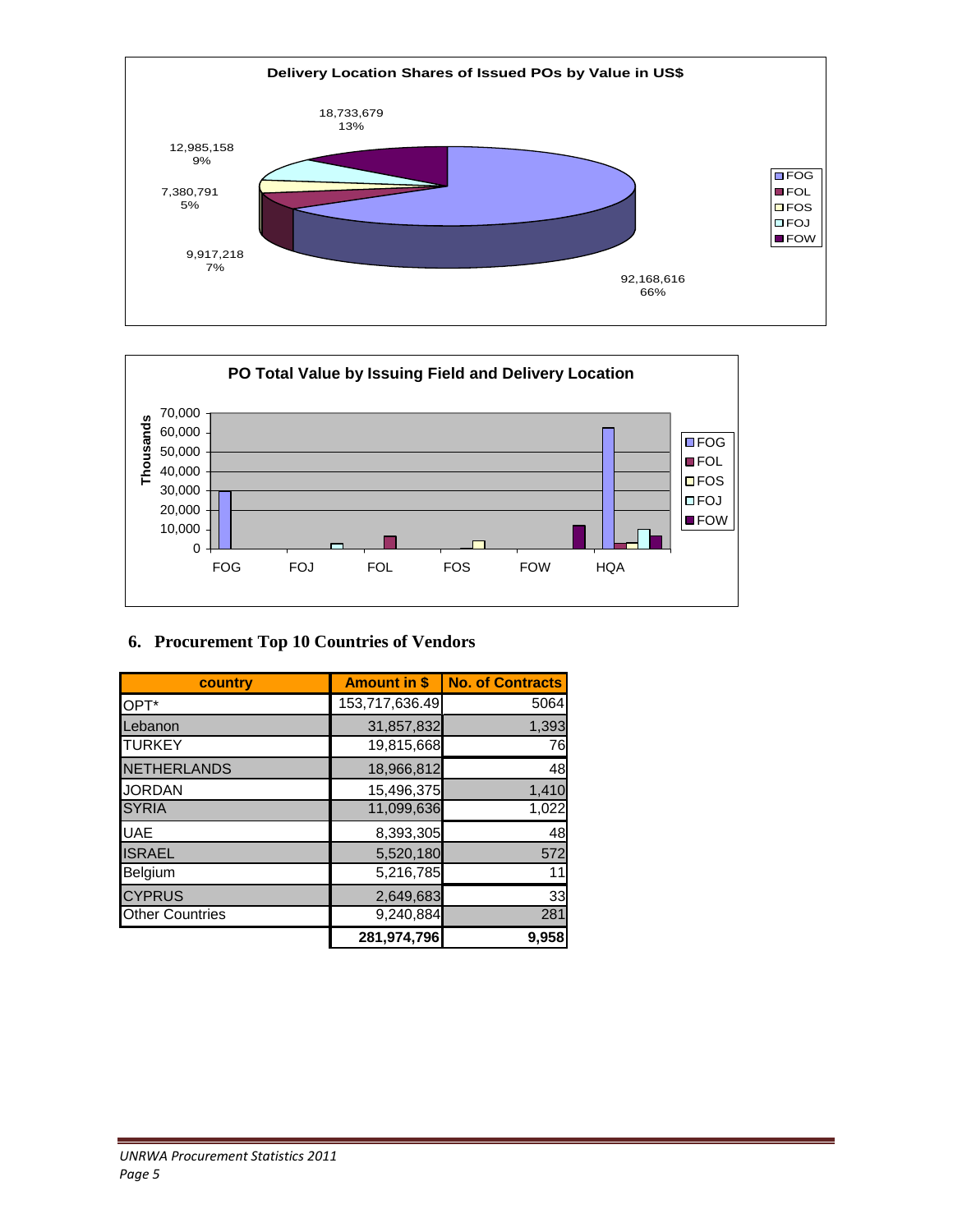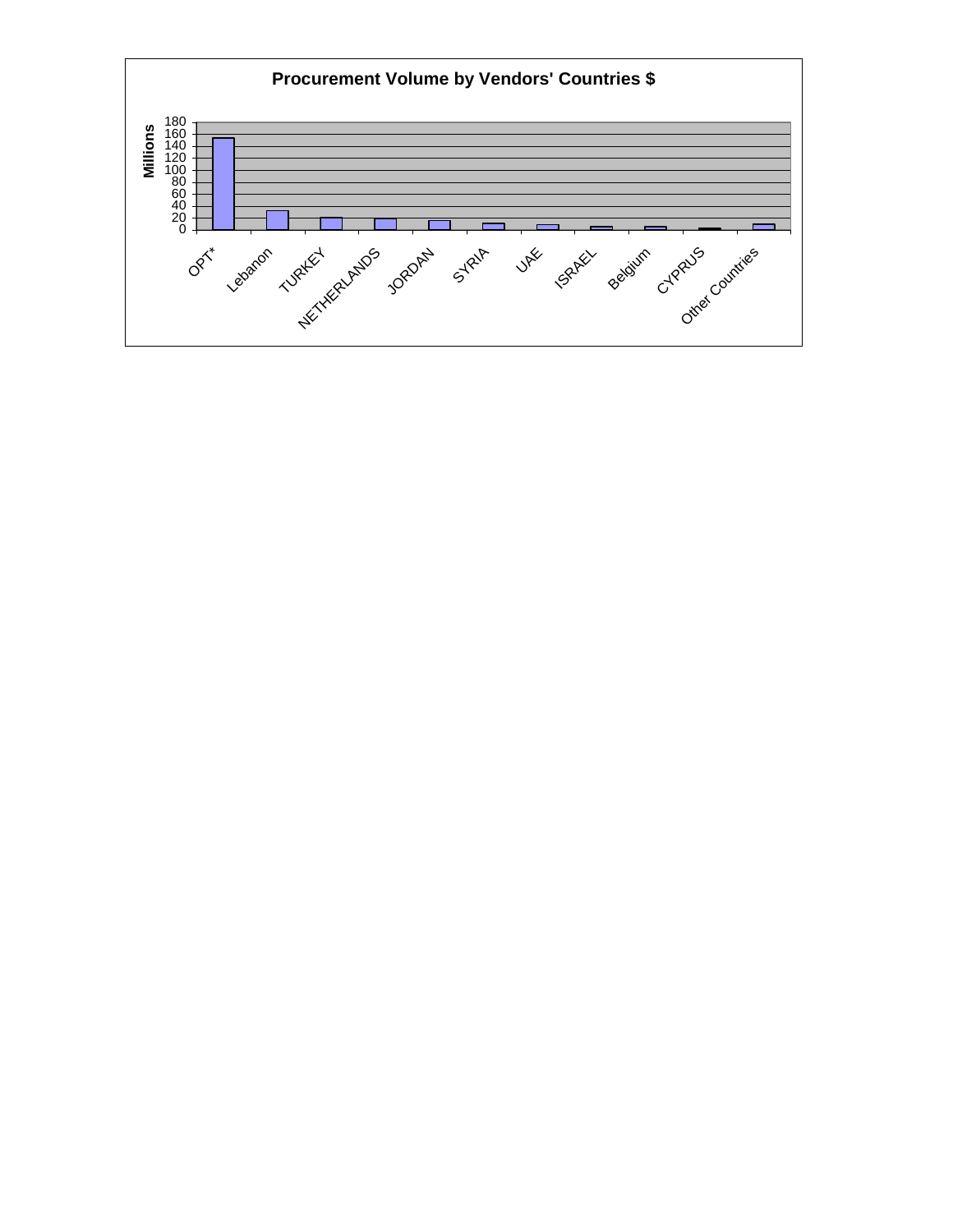# **7. Procurement (Goods, Services & Construction) per Suppliers/Contractors Country of Origin (Full List)**

|   | <b>Vendor_Country</b> | Sum of Total_USD | <b>Count of Po_No</b>   |
|---|-----------------------|------------------|-------------------------|
| 1 | OPT*                  | 153,717,636.49   | 5064                    |
|   | 2 Lebanon             | 31,857,831.54    | 1393                    |
|   | 3 TURKEY              | 19,815,667.79    | $\overline{76}$         |
|   | 4 NETHERLANDS         | 18,966,811.56    | 48                      |
|   | 5JORDAN               | 15,496,375.10    | 1410                    |
|   | 6SYRIA                | 11,099,636.19    | 1022                    |
|   | 7UAE                  | 8,393,304.71     | 48                      |
|   | 8 ISRAEL              | 5,520,180.27     | 572                     |
|   | 9Belgium              | 5,216,785.43     | 11                      |
|   | 10 CYPRUS             | 2,649,683.13     | 33                      |
|   | 11 CHINA              | 1,794,133.79     | 18                      |
|   | 12 ITALY              | 1,420,834.91     | 42                      |
|   | 13 NORWAY             | 946,212.00       | $\overline{2}$          |
|   | 14 THAILAND           | 918,050.00       | $\overline{6}$          |
|   | 15 SWITZERLAND        | 810,840.67       | $\overline{9}$          |
|   | 16 GERMANY            | 805,767.19       | 20                      |
|   | $17$ UK               | 576,317.59       | 36                      |
|   | 18 DENMARK            | 524,904.34       | $\overline{77}$         |
|   | 19 INDIA              | 407,935.36       | $\overline{5}$          |
|   | 20USA                 | 361,088.86       | 20                      |
|   | 21 Pakistan           | 328,197.50       | $\overline{4}$          |
|   | 22 AUSTRIA            | 71,448.10        | 10                      |
|   | 23 CANADA             | 61,903.93        | $\overline{7}$          |
|   | 24 Finland            | 46,608.00        | $\overline{1}$          |
|   | 25 EGYPT              | 40,363.53        | $\overline{\mathbf{4}}$ |
|   | 26 OMAN               | 36,938.00        | $\overline{6}$          |
|   | 27 FRANCE             | 34,757.87        | $\overline{6}$          |
|   | 28 SLOVAKIA           | 15,780.00        | $\overline{1}$          |
|   | 29 BAHRAIN            | 13,343.33        | $\overline{1}$          |
|   | 30 EUROPE             | 12,745.17        | $\overline{2}$          |
|   | 31 SWEDEN             | 11,754.00        | $\overline{3}$          |
|   | 32 GREECE             | 960.00           | $\overline{1}$          |
|   |                       | 281,974,796.35   | 9,958                   |

OPT\*: Occupied Palestinian territory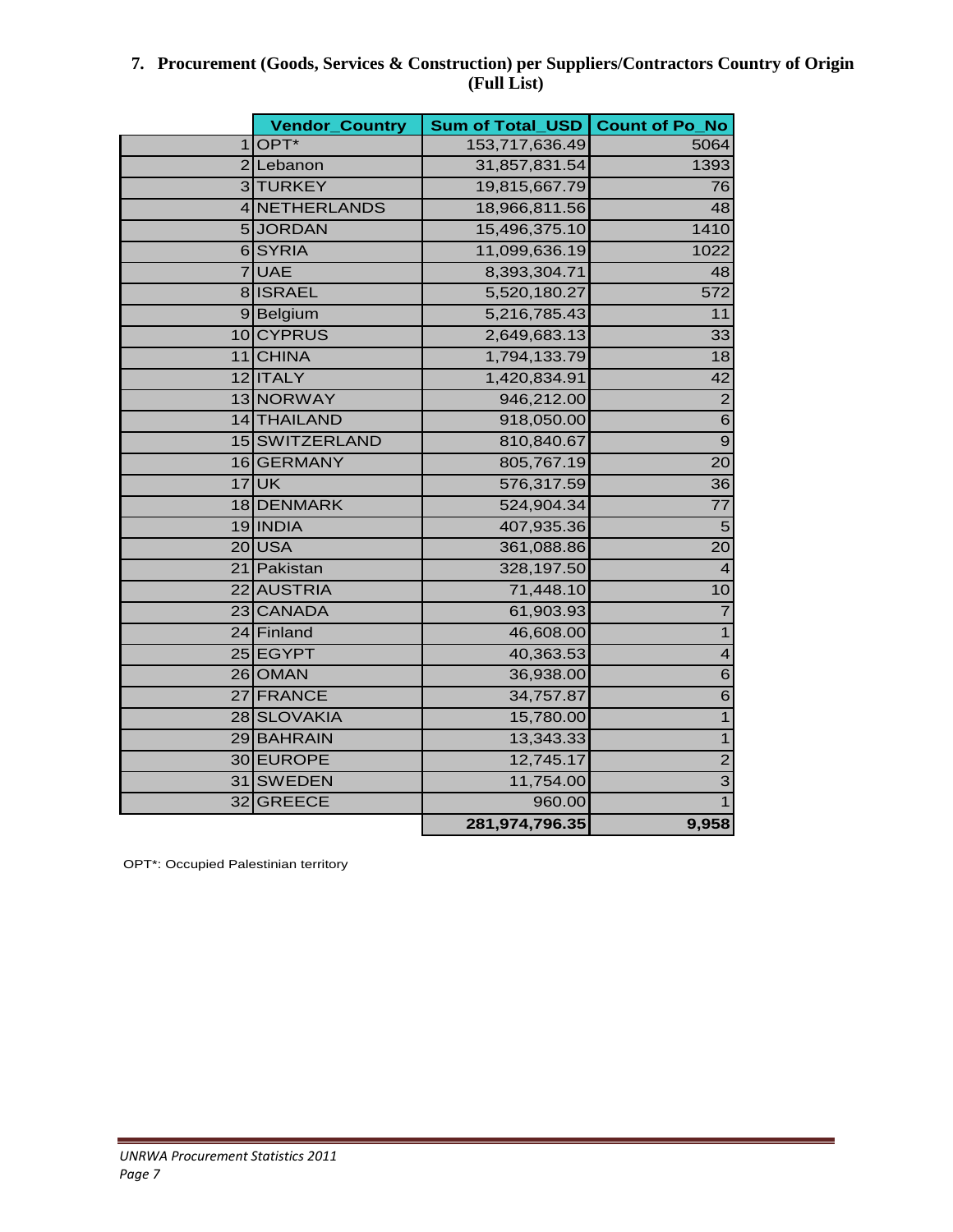#### **8. Analysis by Threshold of Contracts for Goods, Services and Construction**

#### **Purchase Orders**

|                       |                         | <b>HQA</b>       | <b>FOG</b>                  | <b>FOL</b>  | <b>FOS</b>                | <b>FOJ</b>                             | <b>FOW</b>    | <b>Totals</b>  | $\frac{9}{6}$ |
|-----------------------|-------------------------|------------------|-----------------------------|-------------|---------------------------|----------------------------------------|---------------|----------------|---------------|
|                       | No. of Contracts        |                  |                             |             |                           |                                        |               | 21             | 0.3%          |
| > \$1m                | <b>Value</b>            | 37,467,837.66    | 3,126,122.24                |             |                           |                                        |               | 40,593,959.90  | 28.8%         |
|                       | <b>No. of Contracts</b> |                  |                             |             |                           |                                        |               | 34             | 0.5%          |
| 500k-1m               | Value                   | 19,307,965.13    | 3,291,493.20                | 836,542.08  |                           |                                        |               | 23,436,000.41  | 16.6%         |
|                       | No. of Contracts        | 85               | <b>50</b>                   |             |                           |                                        |               | 146            | 2.1%          |
| 100-500k              | <b>Value</b>            |                  | 20,723,455.65 11,292,763.90 | 949,995.49  | 1,133,843.61              |                                        | 554,431.04    | 34,654,489.68  | 24.5%         |
|                       | No. of Contracts        | 193 <sub>h</sub> | <b>245</b>                  |             |                           | 75                                     | 223           | 918            | <b>12.9%</b>  |
| 10-100k               | Value                   | 7,120,477.10     | 8,246,919.05                |             | 3,410,699.30 2,018,740.46 | ,678,975.46                            | 5,128,365.66  | 27,604,177.03  | 19.6%         |
|                       | No. of Contracts        | 255              | 15011                       | 665I        | 585                       | 563                                    | 2419          | 5988           | 84.3%         |
| < 10k                 | Value                   | 875,553.68       | 3,756,148.37                | ,402,847.85 | ,383,420.06               | 113,394.10                             | 6,365,470.77  | 14,896,834.84  | 10.6%         |
| <b>Contract Count</b> |                         | <b>580</b>       | 1803                        | 782         | 660l                      | 638                                    | 2644          | 7107           |               |
| Value \$              |                         |                  | 85,495,289.22 29,713,446.76 |             |                           | 6,600,084.72 4,536,004.13 2,792,369.56 | 12,048,267.47 | 141.185.461.87 |               |

#### **Service Contracts**

|                       |                         | <b>HQA</b>       | <b>FOG</b>   | <b>FOL</b>   | <b>FOS</b>   | <b>FOJ</b>   | <b>FOW</b>   | <b>HQG</b> | Totals        | $\%$         |
|-----------------------|-------------------------|------------------|--------------|--------------|--------------|--------------|--------------|------------|---------------|--------------|
|                       | No. of Contracts        |                  |              |              |              |              |              |            |               | 0.2%         |
| > \$1m                | <b>Value</b>            |                  | .136,786.00  | 2,581,309.92 |              | 3,954,948.45 | 3,018,908.59 |            | 10,691,952.96 | 28.2%        |
|                       | <b>No. of Contracts</b> |                  |              |              |              |              |              |            |               | 0.2%         |
| 500k-1m               | <b>Value</b>            |                  | 513,000.00   | ,506,090.67  |              | 607,842.00   |              |            | 2,626,932.67  | 6.9%         |
|                       | No. of Contracts        |                  |              |              |              |              |              |            | 47            | 2.0%         |
| 100-500k              | <b>Value</b>            | 2,114,326.79     | 3,147,505.11 | .822,889.81  | .857,205.03  | 596,647.55   | 275,794.02   |            | 9,814,368.31  | 25.9%        |
|                       | No. of Contracts        | 64               |              |              |              | 25           | 64           |            | 337           | <b>14.1%</b> |
| 10-100k               | Value                   | ,722,065.93      | 3,045,342.91 | 040,653.16   | .023,220.53  | 854,495.88   | .588,286.46  | 311,830.92 | 9,585,895.79  | 25.3%        |
|                       | No. of Contracts        | 319              | <b>2031</b>  | 476          | 298          | 163          | <b>440</b>   | 96         | 1995          | 83.6%        |
| $10k$                 | <b>Value</b>            | 890,872.26       | 708,035.71   | 840,817.69   | 841,626.38   | 366,992.54   | ,297,336.36  | 275,011.00 | 5,220,691.94  | 13.8%        |
| <b>Contract Count</b> |                         | 393 <sub>l</sub> | 309I         | 532          | 348I         | 194          | 507          | 104        | 2387          |              |
| Value \$              |                         | 4,727,264.98     | 8,550,669.73 | 7,791,761.25 | 3,722,051.95 | 6.380.926.42 | 6,180,325.42 | 586,841.92 | 37,939,842    |              |

#### **Construction and Maintenance Contracts**

|                       |                         | <b>HQA</b>      | <b>FOG</b>    | <b>FOL</b>    | <b>FOS</b>      | <b>FOJ</b>                | <b>FOW</b>   | <b>Totals</b>  |
|-----------------------|-------------------------|-----------------|---------------|---------------|-----------------|---------------------------|--------------|----------------|
|                       | <b>No. of Contracts</b> |                 | 24            |               |                 |                           | 2            | 29             |
| > \$1m                | Value \$                |                 | 68,019,651.81 | 11,717,609.00 |                 |                           | 2,381,934.54 | 82,119,195.35  |
|                       | <b>No. of Contracts</b> |                 |               |               |                 |                           |              |                |
| 500k-1m               | Value                   |                 | 1,151,413.00  | 1,105,547.37  | .853,549.40     |                           | 773,165.33   | 4,883,675.10   |
|                       | <b>No. of Contracts</b> |                 | 15            |               |                 |                           |              | -49            |
| 100-500k              | Value                   |                 | 3,066,706.44  | 2,523,777.69  | 531,110.61      | 958,283.13                | .601,015.15  | 8,680,893.02   |
|                       | <b>No. of Contracts</b> |                 | 37            | 43            | 16 <sup>1</sup> | 38                        | 52           | 186            |
| 10-100k               | Value                   |                 | 482,700.42    | 996,508.75    | 520,976.17      | .226,466.39               | 2,198,829.49 | 6,425,481.22   |
|                       | <b>No. of Contracts</b> | 10 <sup>1</sup> | 37            | 37            | 26              | 62                        | 20           | 182            |
| < 10k                 | Value                   | 15,160.45       | 129,158.36    | 129,646.00    | 96,993.02       | 264,721.58                | 104,568.69   | 725,087.65     |
| <b>Contract Count</b> |                         | 10              | 115           | 99            | 48              | 106I                      | 861          | 464            |
| Value \$              |                         | 15.160.45       | 73.849.630.02 | 16,473,088.81 |                 | 3,002,629.20 2,449,471.10 | 7,059,513.21 | 102,849,492.78 |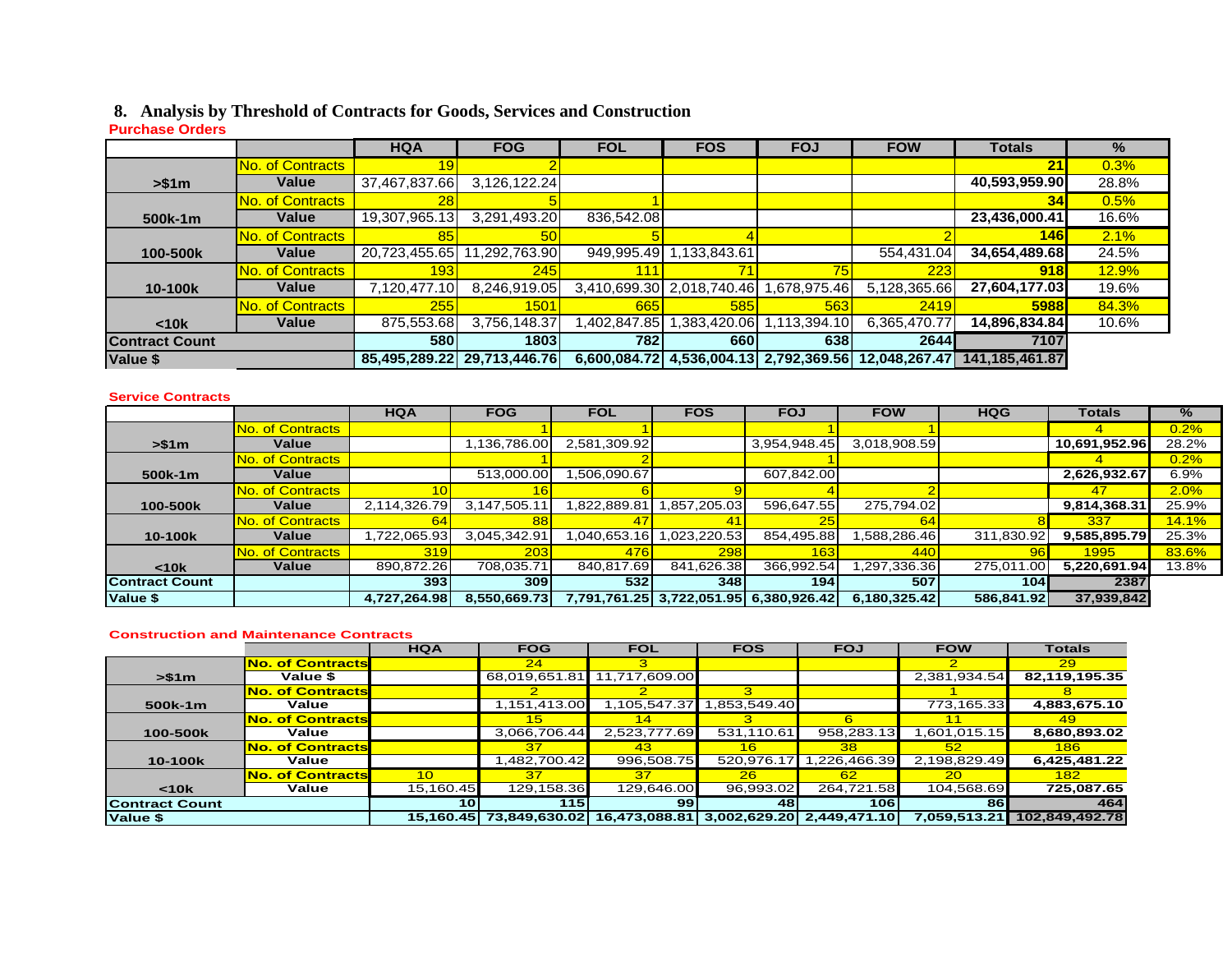#### **9. Procurement per Type of Fund**

|                           | <b>Procurement in 2011</b> |     |                       |     |
|---------------------------|----------------------------|-----|-----------------------|-----|
| <b>Contract Type</b>      | <b>Regular Fund</b>        | %   | <b>Emergency Fund</b> | %   |
| <b>Goods</b>              | \$52,407,692               | 37% | \$88,777,770          | 63% |
| <b>Services Contracts</b> | \$23,581,111               | 62% | \$14,357,452          | 38% |
| <b>Works Contracts</b>    | \$8,489,124                | 8%  | \$94,361,647          | 92% |
|                           | \$84,477,927               | 30% | \$197,496,870         | 70% |





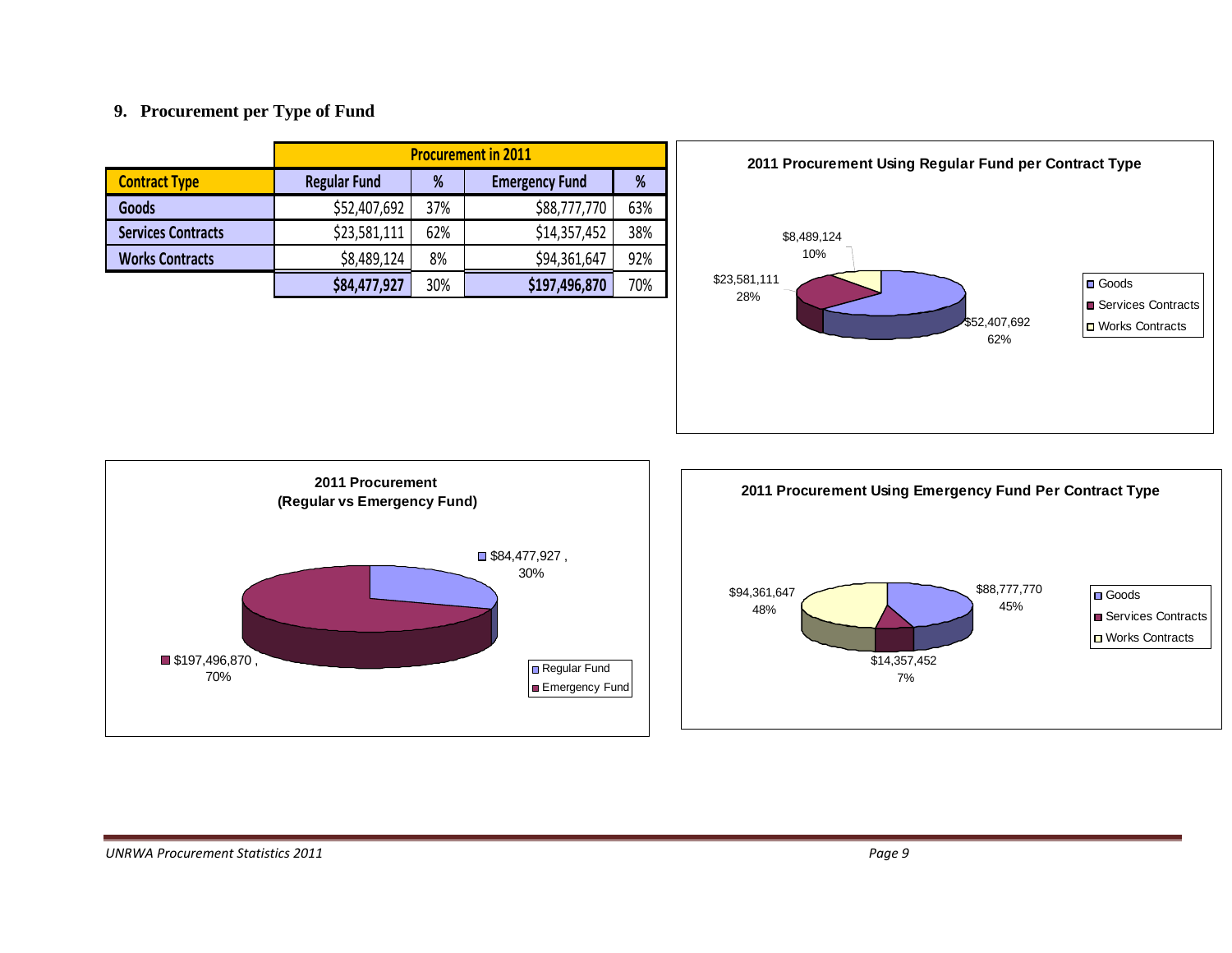# **10. Purchase of Goods – Items listed based on UNCCS main group and ranked by the highest dollar value**

| <b>UNCCS</b> | <b>Product Description - Based on UNCCS Group Description</b>                    | <b>Total Value \$</b> |
|--------------|----------------------------------------------------------------------------------|-----------------------|
| 231000       | <b>Grain Mill Products</b>                                                       | 25,683,903.66         |
| 229000       | Dairy Products, Other                                                            | 18,053,698.68         |
| 216000       | Oils and Fats, Animal and Vegetable                                              | 12,198,389.92         |
| 018100       | <b>Sugar Beet</b>                                                                | 7,186,007.14          |
| 357000       | Hormones, Contraceptives, Vitamins and Minerals                                  | 6,597,996.38          |
| 333000       | Petroleum Oils and Petroleum Products                                            | 5,923,151.02          |
| 011400       | Rice, Husked                                                                     | 5,008,815.10          |
| 355000       | Drugs Affecting The Blood and Cardiovascular, Blood Products, Plasma Substitutes | 4,021,940.47          |
| 481000       | Medical and Surgical Equipment and Orthopaedic Appliances                        | 3,317,957.35          |
| 351000       | Anaesthetics, Analgesics, Antiallergics, Antidotes, Antiepileptics               | 3,283,324.88          |
| 211000       | <b>Meat and Meat Products</b>                                                    | 3,005,323.86          |
| 322000       | Books, Brochures and Leaflets, Maps and Music                                    | 2,769,153.63          |
| 381000       | Furniture                                                                        | 2,643,665.49          |
| 491000       | Motor Vehicles and Parts and Accessories Thereof                                 | 2,375,184.49          |
| 234000       | <b>Bakery Products</b>                                                           | 2,303,886.57          |
| 452000       | Processing Units For It and Accessories and Parts Thereof                        | 2,268,588.88          |
| 358000       | Muscle Relaxants, Ophthalmological Preparations Etc.                             | 1,671,178.94          |
| 326000       | Registers, Accounting Books, Note Books, and Other Stationery                    | 1,596,549.25          |
| 271000       | Textile Articles Made Up                                                         | 1,557,116.42          |
| 356000       | Dermatological, Anti-Infective Ophthalmic and Gastrointestinal Drugs Etc.        | 1,539,198.59          |
| 215000       | Fruit and Nuts, Prepared or Preserved                                            | 1,514,961.42          |
| 013400       | Fruit, Other, Fresh                                                              | 1,314,749.06          |
| 461000       | Electric Motors, Generators and Transformers, and Parts Thereof                  | 1,075,778.89          |
| 282000       | Clothing                                                                         | 1,018,431.97          |
| 451000       | Office and Accounting Machinery and Parts and Accessories Thereof                | 1,004,306.34          |
| 412000       | Iron and Steel Products, Rolled, Drawn and Folded                                | 918,417.57            |
| 454000       | Input/Output Units For Edp, Accessories and Parts Thereof                        | 868,623.01            |
| 389000       | Manufactured Articles, Other N.E.C.                                              | 859,609.56            |
| 429000       | Metal Products, Fabricated, Other                                                | 849,690.06            |
| 321000       | Pulp, Paper and Paperboard                                                       | 849,548.70            |
| 422000       | Tanks, Reservoirs and Containers of Iron, Steel or Aluminium                     | 780,621.57            |
| 293000       | Footwear                                                                         | 732,425.02            |
| 459000       | It Equipment/Machinery, Other, and Parts Thereof                                 | 651,543.38            |
| 153000       | Sands, Pebbles, Gravel, Broken or Crushed Stone, Natural Bitumen, Asphalt        | 647,160.76            |
| 237000       | Pasta                                                                            | 608,250.96            |
| 439000       | General Purpose Machinery, Other and Parts Thereof                               | 591,098.82            |
| 374000       | Cement, Lime and Plaster                                                         | 558,158.86            |
| 214000       | Juices, Fruit and Vegetable                                                      | 556,961.22            |
| 458000       | Software, Computer, Including Manuals                                            | 543,586.35            |
| 361000       | Paints and Varnishes and Related Products, Ink Etc.                              | 524,511.82            |
| 352000       | Anthelmintics, Antifilarials, Antischis Tosomals, Antibacterials Etc.            | 518,463.17            |
| 482000       | Measuring, Checking and Testing Instruments and Appliances                       | 471,795.51            |
| 484000       | Laboratory Equipment                                                             | 443,758.74            |
| 384000       | Sports Goods                                                                     | 435,806.49            |
| 363000       | Chemical Products N.E.C.                                                         | 430,014.01            |
| 456000       | Expendables and Accessories For Use With Edp Equipment                           | 414,376.23            |
| 012200       | Vegetables, Leguminous, Dried and Shelled                                        | 402,300.03            |
| 347000       | Plastics In Primary Forms                                                        | 378,633.63            |
| 388000       | Security and Safety Equipment                                                    | 344,088.56            |
| 387000       | <b>Prefabricated Buildings</b>                                                   | 319,839.88            |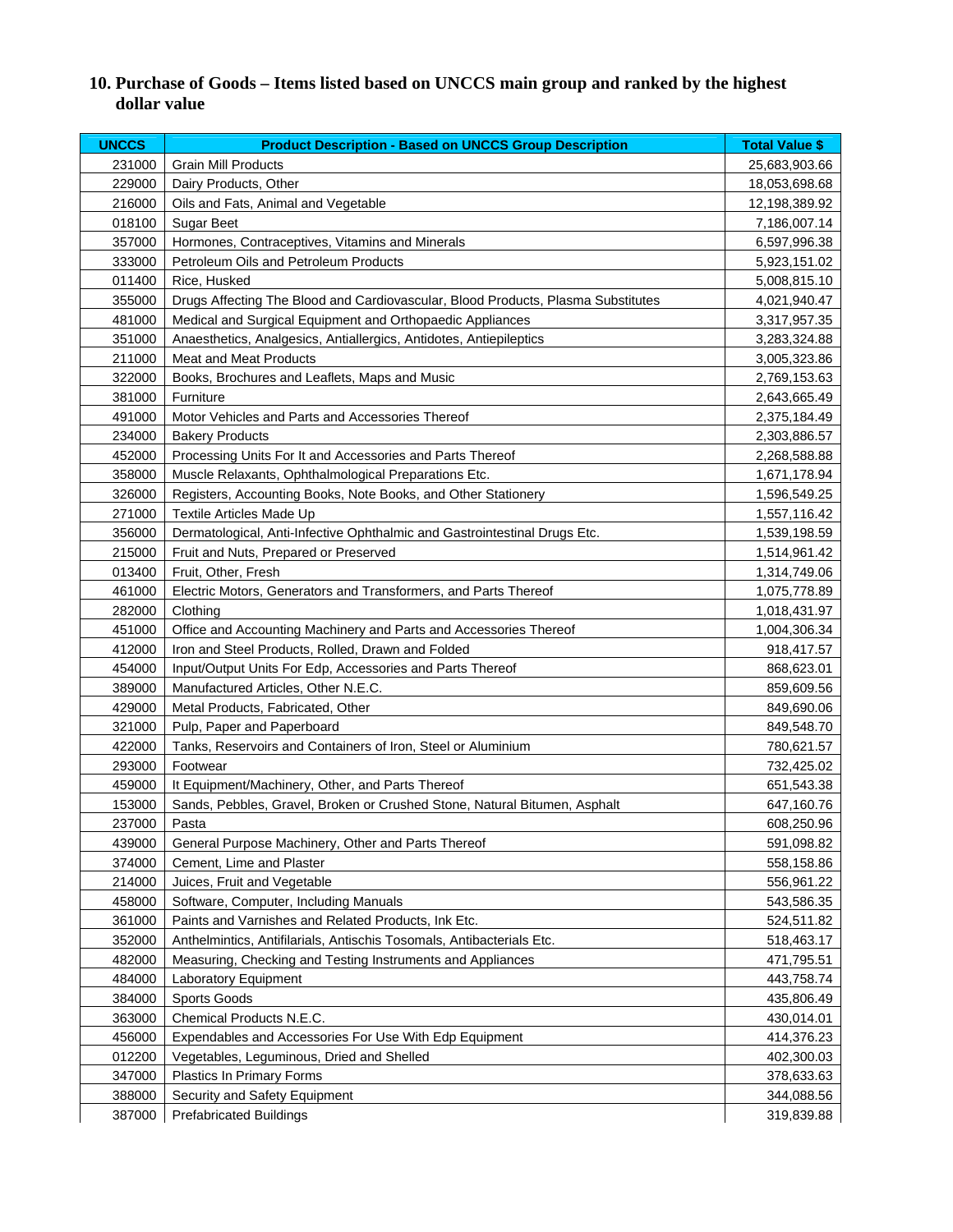| 449000 | Machinery, Special Purpose, Other and Parts Thereof                             | 312,607.73 |
|--------|---------------------------------------------------------------------------------|------------|
| 467000 | <b>Telecommunication Equipment</b>                                              | 264,732.18 |
| 325000 | Stamps, Postcards, Greeting Cards, Pictures and Other Printed Matter            | 239,349.22 |
| 371000 | <b>Glass and Glass Products</b>                                                 | 233,257.18 |
| 421000 | Structural Metal Products and Parts Thereof                                     | 222,348.41 |
| 369000 | Plastic Products N.E.C.                                                         | 212,343.46 |
| 375000 | Concrete, Cement and Plaster, Articles Thereof                                  | 206,124.93 |
| 474000 | Projectors and Related Equipment                                                | 202,404.80 |
| 442000 | <b>Machine Tools</b>                                                            | 201,405.59 |
| 365000 | Rubber Tyres and Tubes                                                          | 198,383.08 |
| 368000 | Packaging Products of Plastics                                                  | 193,046.10 |
| 273000 | Twine, Cordage, Ropes and Articles Thereof (Including Netting)                  | 192,185.71 |
| 266000 | Fabrics, Woven of Cotton                                                        | 178,065.93 |
| 483000 | Photographic Equipment, Optical, Measuring and Testing Equipment N.E.C.         | 172,474.75 |
| 432000 | Pumps, Compressors, Hydraulic and Pneumatic Power Engines, and Valves and Parts | 163,318.92 |
| 462000 | Electricity Distribution or Control Apparatus and Equipment and Parts Thereof   | 152,092.41 |
| 435000 | Lifting and Handling Equipment and Parts Thereof                                | 151,390.99 |
| 319000 | Wood Products, Other, Articles of Cork, Plaiting Materials and Straw            | 147,108.26 |
| 444000 | Mining, Quarrying and Construction Machinery and Parts Thereof                  | 141,733.85 |
| 316000 | Wood For Joinery and Carpentry                                                  | 137,827.92 |
| 015400 | Seeds, Vegetable                                                                | 132,829.28 |
| 373000 | Refractory Products and Structural Non-Refractory Clay Products                 | 132,102.51 |
| 264000 | Yarn and Thread, Textile, of Man-Made Filaments or Staple Fibres                | 128,377.51 |
| 448000 | Domestic Appliances and Parts Thereof                                           | 123,939.14 |
| 362000 | Soap, Cleaning Preparations, Perfumes and Toilet Preparations                   | 123,336.36 |
| 235000 | Sugar                                                                           | 121,735.33 |
| 472000 | Radio and Television Receivers, Recording, Reproducing and Amplifying Equipment | 118,712.71 |
| 492000 | Motor Vehicle Bodies (Coachwork), Trailers and Semi-Trailers                    | 115,957.43 |
| 385000 | Games and Toys                                                                  | 115,853.12 |
| 487000 | Assistive Devices For Independent Living                                        | 112,469.54 |
| 311000 | Wood, Timber                                                                    | 112,166.63 |
| 263000 | Yarn and Thread Yarn of Natural Fibres                                          | 103,929.58 |
| 366000 | <b>Rubber Products</b>                                                          | 100,873.78 |
| 292000 | Luggage, Handbags Etc., Saddlery and Harness                                    | 95,250.61  |
| 446000 | Textile, Apparel and Leather Production Machinery and Parts Thereof             | 93,577.36  |
| 341000 | Chemicals, Organic, Basic                                                       | 84,962.40  |
| 433000 | Bearings, Gears, Gearing and Driving Elements, and Parts Thereof                | 83,904.92  |
| 441000 | Agriculture Machinery and Parts Thereof                                         | 73,669.56  |
| 367000 | Plastic, Semi-Manufactures Thereof                                              | 72,855.77  |
| 345000 | Chemical Products, Basic Miscellaneous                                          | 65,214.35  |
| 354000 | Antineoplastic and Immunosuppressive Drugs and Antiparkinsonism Drugs           | 64,312.69  |
| 239000 | Food Products N.E.C.                                                            | 64,057.57  |
| 464000 | Accumulators, Primary Cells and Primary Batteries and Parts Thereof             | 60,631.05  |
| 471000 | Television and Radio Transmitters and Parts and Accessories Thereof             | 56,145.14  |
| 486000 | Medical and Surgical Equipment, Other                                           | 54,359.51  |
| 342000 | Inorganic Chemicals, Basic, N.E.C.                                              | 50,501.06  |
| 469000 | Electrical Equipment, Other and Parts Thereof                                   | 50,211.54  |
| 350000 | <b>Pharmaceutical Products and Vaccines</b>                                     | 48,566.42  |
| 445000 | Food, Beverages and Tobacco Processing Machinery and Parts Thereof              | 48,107.27  |
| 383000 | <b>Musical Instruments</b>                                                      | 44,374.49  |
| 465000 | Lamps, Arc Lamps and Lighting Equipment and Parts Thereof                       | 43,946.31  |
| 314000 | <b>Boards and Panels</b>                                                        | 41,553.96  |
| 244000 | Drinks, Soft, Bottled Mineral Waters                                            | 40,804.58  |
| 294000 | Footwear, Sports                                                                | 40,700.91  |
| 152000 | Gypsum, Anydrite, Limestone Flux, Limestone and Other Calcareous Stone          | 40,678.60  |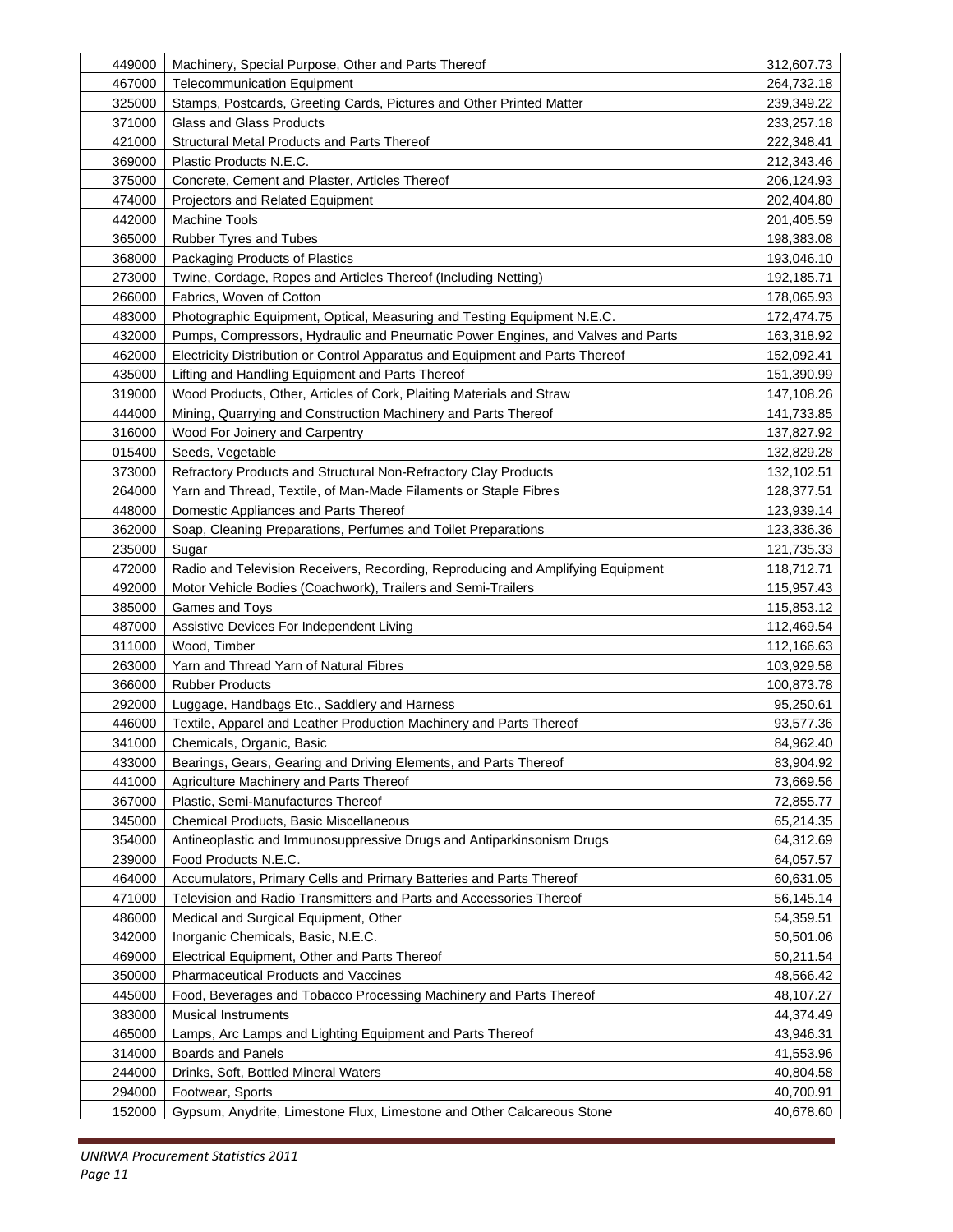| 477000           | Audio Visual Equipment For Use As A Teaching Aid                               | 39,334.46            |
|------------------|--------------------------------------------------------------------------------|----------------------|
| 415000           | Copper, Nickel, Aluminium, Lead, Zinc, Titanium and Tin Semi-Finished Products | 38,627.17            |
| 475000           | Audio Visual Equipment, Parts and Accessories                                  | 37,218.11            |
| 172000           | Gas - Coal Gas, Water Gas, Producer Gas and Similar Gases                      | 35,739.23            |
| 431000           | Engines and Turbines and Parts Thereof                                         | 32,983.52            |
| 379000           | Mineral Products, Non-Metallic, Other, N.E.C.                                  | 30,824.23            |
| 430000           | Machinery, General Purpose                                                     | 30,482.52            |
| 151000           | Stone, Monumental or Building                                                  | 29,901.21            |
| 012300           | Vegetables, Fresh or Chilled                                                   | 27,892.64            |
| 400000           | Metal Products, Machinery and Equipment                                        | 26,279.18            |
| 162000           | Salt and Pure Sodium Chloride, Sea Water                                       | 25,768.62            |
| 447000           | Industrial Process Machinery and Equipment                                     | 25,636.20            |
| 268000           | Fabrics, Special                                                               | 20,520.03            |
| 455000           | Surveillance/Control Systems                                                   | 20,199.44            |
| 122000           | Gas, Natural                                                                   | 19,793.58            |
| 489000           | Watches and Clocks and Parts Thereof                                           | 17,692.80            |
| 272000           | Carpets and Other Textile Floor Coverings                                      | 17,407.67            |
| 386000           | Roundabouts, Swings, Fairground Amusements, Theatre Equipment                  | 16,264.16            |
| 295000           | Footwear, Other                                                                | 15,940.37            |
| 261000           | Textile Fibres, Natural, Prepared For Spinning                                 | 15,356.83            |
| 346000           | Fertilisers                                                                    | 11,465.61            |
| 317000           | Packing Cases, Crates, Drums, Pallets Etc. of Wood                             | 10,985.76            |
| 372000           | Ceramic Ware, Non Structural                                                   | 10,755.71            |
| 013200           | Citrus Fruit, Fresh or Dried                                                   | 10,717.84            |
| 466000           | <b>Electronic Components</b>                                                   | 10,309.58            |
| 344000           | Mineral Products, Activated Natural Etc                                        | 10,288.24            |
| 434000           | Ovens and Furnace Burners and Parts Thereof                                    | 9,662.65             |
| 012100           | Potatoes                                                                       | 9,392.00             |
| 015100           | Plants, Bulbs, Tubers and Roots, Cuttings, Mushroom Spawn                      | 9,307.80             |
| 013100           | Dates, Figs, Bananas, Coconuts, Brazil Nuts, Cashew Nuts, Pineapple, Etc.      | 8,858.70             |
| 212000           | Fish, Prepared and Preserved                                                   | 7,270.34             |
| 015700           | Seeds, Cereal(For Sowing)                                                      | 7,229.62             |
| 613000           | Special Purpose Equipment and Machinery Maintenance and Repair                 | 6,946.02             |
| 291000           | Leather, Tanned or Dressed, Composition Leather                                | 6,867.07             |
| 049200           | Sponges, Natural                                                               | 6,731.36             |
| 016200           | Spices                                                                         | 6,611.72             |
| 496000           | Aircraft and Spacecraft, and Parts Thereof                                     | 6,436.59             |
| 443000           | Machinery For Metallurgy and Parts Thereof                                     | 6,182.35             |
| 343000           | Tanning or Dyeing Extracts, Colouring Matter                                   | 5,605.39             |
|                  |                                                                                |                      |
| 210000<br>279000 | Meat, Fish, Fruit, Vegetables, Oils and Fats<br>Textiles N.E.C.                | 5,421.31<br>4,589.65 |
| 470000           | Audio Visual Equipment                                                         | 4,438.43             |
| 353000           | Antiprotozoal Drugs and Insect Repellents                                      | 4,305.00             |
| 393000           | Metal Waste and Scraps                                                         | 4,141.55             |
|                  | Transport Equipment, Other and Parts Thereof                                   |                      |
| 499000           |                                                                                | 3,914.05             |
| 213000           | Vegetables, Prepared and Preserved                                             | 3,582.91             |
| 453000           | Storage Units and Storage Media For Edp                                        | 3,211.70             |
| 161000           | Minerals, Chemical and Fertiliser                                              | 2,932.54             |
| 359000           | Vaccines, Sera (Immunologicals) and Anti Retro Virals                          | 2,800.05             |
| 232000           | Starches and Starch Products, Sugars and Sugar Syrups N.E.C.                   | 2,743.11             |
| 012000           | Vegetables                                                                     | 2,715.52             |
| 154000           | Clays                                                                          | 2,557.36             |
| 041200           | Fish, Fresh or Chilled, Excluding Fish Fillets                                 | 2,546.25             |
| 029200           | Eggs, Birds' In Shell                                                          | 2,222.64             |
| 281000           | Fabrics, Knitted or Crocheted                                                  | 2,079.70             |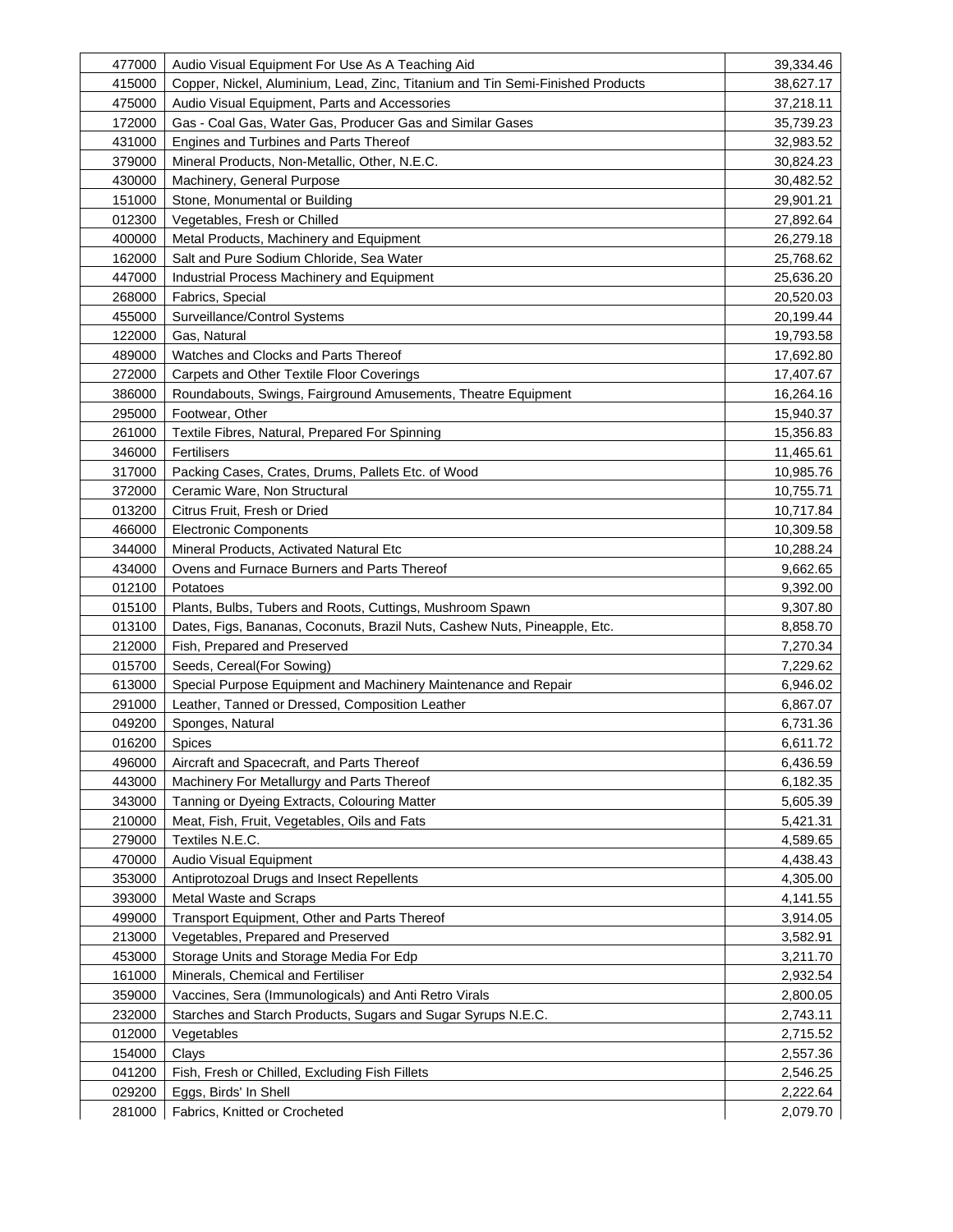| 163000 | Stones, Precious and Semi-Precious, Minerals, Other                        | 2,018.55         |
|--------|----------------------------------------------------------------------------|------------------|
| 267000 | Fabrics, Woven, of Man-Made Filaments and Staple Fibres                    | 1,916.72         |
| 382000 | Jewellery and Related Articles                                             | 1,830.21         |
| 032300 | Lac, Other Natural Gums, Resins and Other Vegetable Saps and Extracts      | 1,569.91         |
| 013600 | Nuts, Other, Fresh or Dried, Whether or Not Shelled                        | 1,530.02         |
| 335000 | Petroleum Jelly, Paraffin Wax and Other Mineral Waxes                      | 1,514.14         |
| 414000 | Copper, Nickel, Aluminium, Alumina, Lead, Zinc and Tin, Unwrought          | 1,482.69         |
| 249000 | <b>Other Food Related Liquids</b>                                          | 1,413.08         |
| 013300 | Grapes, Fresh or Dried                                                     | 1,306.21         |
| 014300 | Sunflower, Sesamum, Safflower, Rape, Colza and Mustard Seeds               | 1,267.41         |
| 221000 | Milk and Cream, Processed, In Liquid Form                                  | 1,202.39         |
| 476000 | Audio and Video Records and Tapes                                          | 1,172.50         |
| 013000 | <b>Fruit and Nuts</b>                                                      | 1,014.75         |
| 029100 | Milk, Raw                                                                  | 925.93           |
| 013500 | Fruit, Dried                                                               | 920.50           |
| 961000 | Urban Development                                                          | 896.36           |
| 019200 | Vegetable Materials Raw, Used In Textile                                   | 841.83           |
| 011100 | Wheat                                                                      | 753.72           |
| 416000 | Metals, Non-Ferrous, Other and Articles Thereof                            | 718.63           |
| 265000 | Fabrics Woven (Except Special Fabrics) of Natural Fibres Other Than Cotton | 643.56           |
| 031900 | Wood, Other, In The Rough (Including Fuel Wood, Split Poles and Pickets)   | 538.22           |
| 150000 | Stone, Sand and Clay                                                       | 509.00           |
| 495000 | Railway and Tramway Locomotives and Rolling Stock and Parts Thereof        | 508.26           |
| 236000 | Cocoa, Chocolate and Sugar Confectionery                                   | 501.39           |
| 296000 | Footwear, Parts Thereof                                                    | 487.30           |
| 376000 | Monumental or Building Stone and Articles Thereof                          | 476.37           |
| 032000 | Gums, Natural                                                              | 341.35           |
| 180000 | Water                                                                      | 303.75           |
| 011200 | Maize (Corn)                                                               | 255.72           |
| 485000 | Laboratory Equipment, Special Purpose, Other                               | 229.40           |
| 340000 | Chemicals, Basic                                                           | 216.78           |
| 011900 | Cereals, Other                                                             | 216.65           |
| 032100 | Rubber, Natural                                                            | 156.64           |
| 029600 | Textile Material of Animal Origin, Raw                                     | 123.04           |
| 423000 | Steam Generators and Parts Thereof                                         | 110.00           |
| 460000 | Electrical Apparatus, Electronic Components, Telecommunication Equipment   | 105.50           |
| 014200 | Groundnuts (Peanuts), Green                                                | 80.93            |
| 014100 | Soya Beans                                                                 | 74.17            |
| 334000 | Petroleum Gases and Other Gaseous Hydrocarbons, Except Natural Gas         | 70.00            |
| 411000 | Iron and Steel, Basic                                                      | 60.87            |
| 413000 | Metals, Basic, Precious and Metals Clad With Precious Metals               | 56.64            |
|        |                                                                            | 141, 185, 461.87 |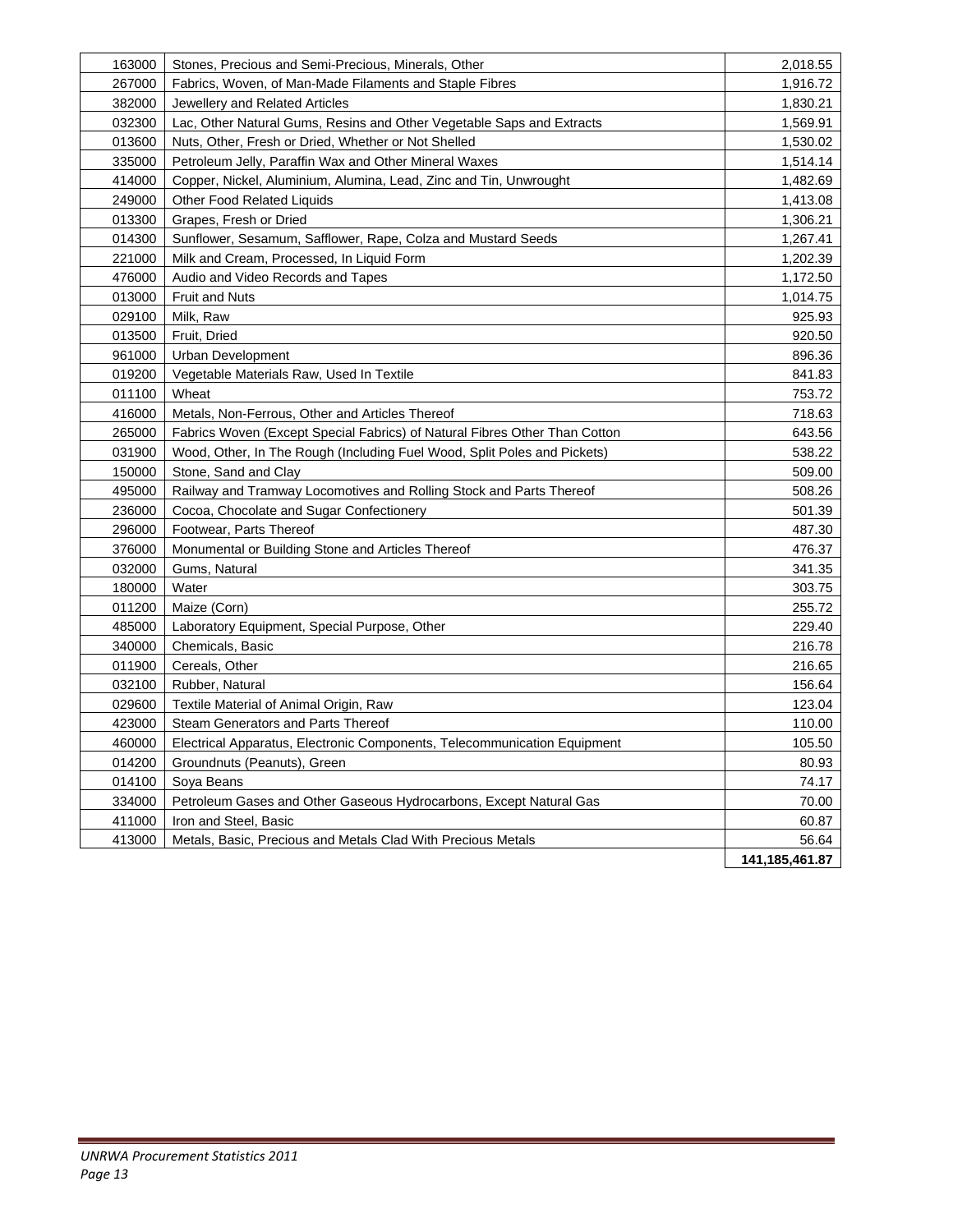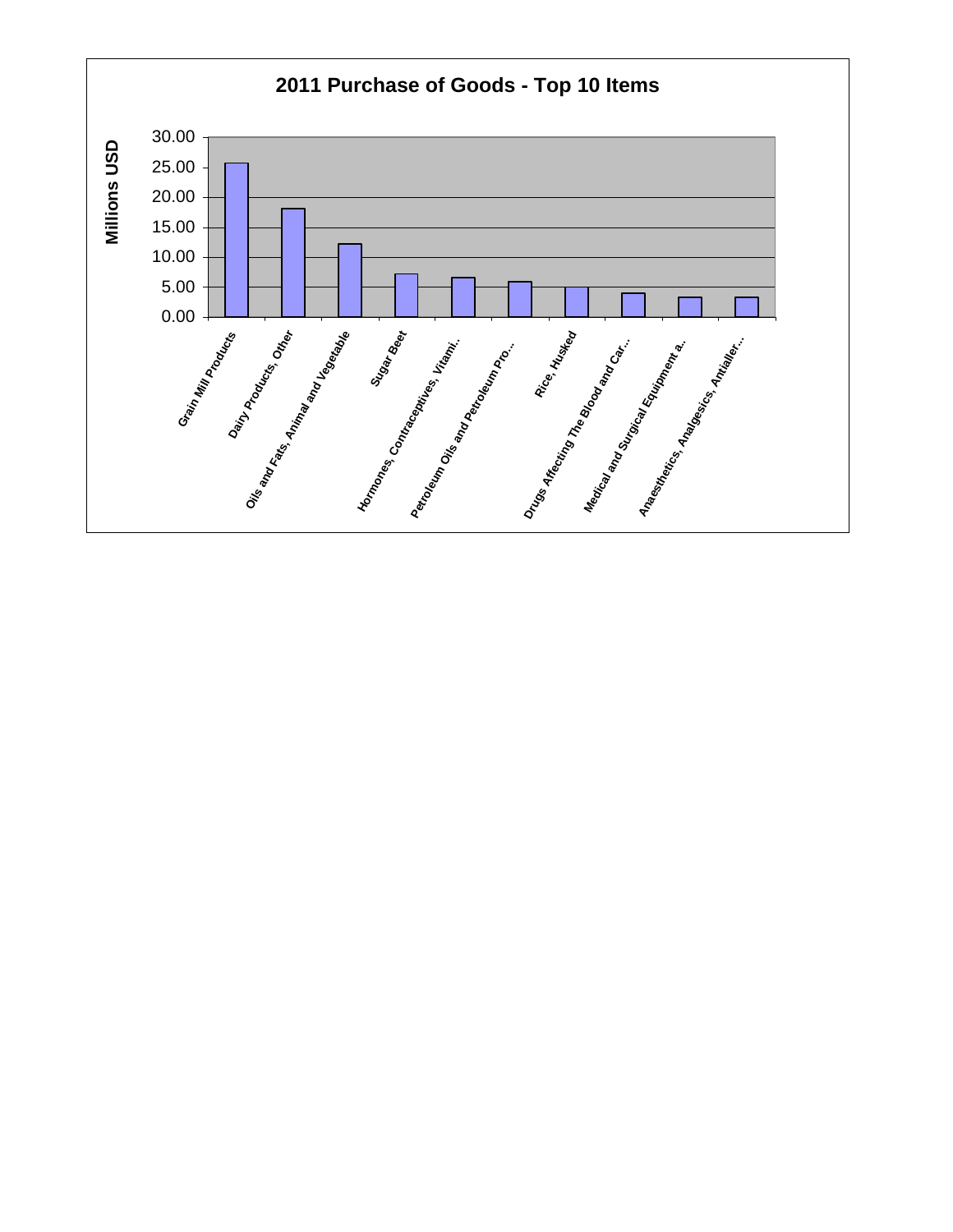# **11. Construction, Works, Maintenance and Service Contracts Ranked by Highest \$ Value**

## **Construction and Works Contracts**

|                                                            | Contract Count Value \$ |                |
|------------------------------------------------------------|-------------------------|----------------|
| Construction and Alternations of Agency Premises           |                         | 50,586,989     |
| Shelters Construction/ Reconstruction on Contractual basis |                         | 44,245,173     |
| Repair of Shelters on Constractual Basis                   |                         | 2,413,058      |
| Repairs of Damaged Buildings and Structures                |                         | 54.730         |
| <b>Totals</b>                                              |                         | 213 97,299,951 |



## **Service Contracts**

|                                                                                            | Contract Count Value \$ |                 |
|--------------------------------------------------------------------------------------------|-------------------------|-----------------|
| Insurance including GMIP                                                                   |                         | 10,296,032      |
| <b>Hospital Services and Patient Subsidies</b>                                             |                         | 4,060,410       |
| 3 Utilities, rentals, telecommunication, computer time and space segments, postal services | 25:                     | 3,892,847       |
| Training / Workshops accommodations / Hotel Services, travel services, hospitality costs   | 60                      | 3,045,970       |
| 5 Customs Clearance, inspection, hired transport, port services                            |                         | 2,200,858       |
| 6 Consultancies (legal, management, audit, investment etc)                                 |                         | 2,050,069       |
| Printing Services, Advertising and audio visual services                                   |                         | 355,007         |
| 8 Self support grants                                                                      |                         | 115,599         |
| 9 Software maintenance and development                                                     |                         | 38,384          |
| <b>Totals</b>                                                                              |                         | 1144 26,055,176 |